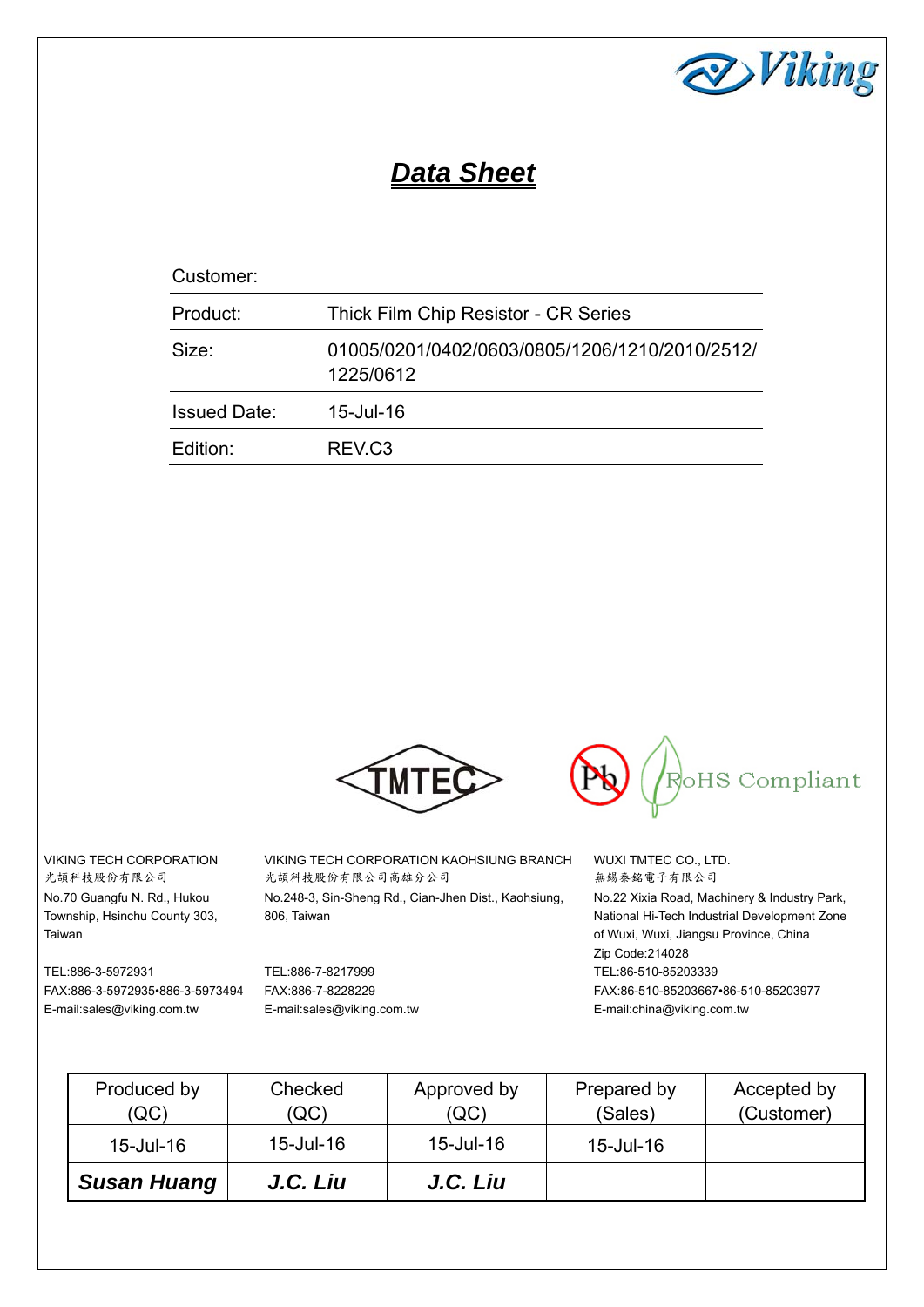

## **Thick Film Chip Resistor Thick Film Chip Resistor**



### ■**Scope**

 $-$ This specification applies to all sizes of rectangular-type fixed chip resistors with Ruthenium-base as material.

### ■**Features**

- -Small size and light weight
- -Highly reliable multilayer electrode construction
- Compatible with all soldering process
- -Long side terminations



### ■**Construction ● Applications**

- -Telecommunication Equipments
- -Radio and Tape Recorders, TV Tuners
- -Digital Cameras, Watches, Pocket Calculators
- -Computers, Instruments
- -Medical and Military Equipment

| <b>1</b> Alumina Substrate |             | $\circ$ Edge Electrode    | C Resistor Layer              |
|----------------------------|-------------|---------------------------|-------------------------------|
| <b>2</b> Bottom Electrode  | $\circledS$ | <b>Barrier Laver</b>      | <sup>8</sup> Primary Overcoat |
| <b>3</b> Top Electrode     | $^{\circ}$  | <b>External Electrode</b> | <b>9</b> Secondary Overcoat   |

### ■**Dimensions**

| <b>Type</b>  | <b>Size</b><br>(Inch) | L<br>(mm)       | W<br>(mm)       | т<br>(mm)       | D <sub>1</sub><br>(mm) | D <sub>2</sub><br>(mm) | Weight<br>(g)<br>(1000pcs) |
|--------------|-----------------------|-----------------|-----------------|-----------------|------------------------|------------------------|----------------------------|
| CR-E5        | 01005                 | $0.40 \pm 0.02$ | $0.20 \pm 0.02$ | $0.13 \pm 0.02$ | $0.10 \pm 0.03$        | $0.10 \pm 0.03$        | 0.037                      |
| CR-01        | 0201                  | $0.60 \pm 0.03$ | $0.30 \pm 0.03$ | $0.23 \pm 0.03$ | $0.15 \pm 0.05$        | $0.15 \pm 0.05$        | 0.150                      |
| CR-02        | 0402                  | $1.00 \pm 0.05$ | $0.50 \pm 0.05$ | $0.35 \pm 0.05$ | $0.20 \pm 0.10$        | $0.20 \pm 0.10$        | 0.620                      |
| CR-03        | 0603                  | $1.60 \pm 0.10$ | $0.80 \pm 0.10$ | $0.45 \pm 0.10$ | $0.30 \pm 0.20$        | $0.30 \pm 0.20$        | 2.042                      |
| CR-05        | 0805                  | $2.00 \pm 0.10$ | $1.25 \pm 0.10$ | $0.50 + 0.10$   | $0.35 \pm 0.20$        | $0.40 \pm 0.20$        | 4.368                      |
| CR-06        | 1206                  | $3.10 \pm 0.10$ | $1.55 \pm 0.10$ | $0.55 \pm 0.10$ | $0.50 + 0.25$          | $0.50 \pm 0.20$        | 8.947                      |
| <b>CR-10</b> | 1210                  | $3.10 \pm 0.10$ | $2.60 \pm 0.15$ | $0.55 \pm 0.10$ | $0.50 + 0.25$          | $0.50 \pm 0.20$        | 15.959                     |
| CR-0A        | 2010                  | $5.00 \pm 0.10$ | $2.50 \pm 0.15$ | $0.55 \pm 0.10$ | $0.60 + 0.25$          | $0.50 + 0.20$          | 24.241                     |
| CR-12        | 2512                  | $6.35 \pm 0.10$ | $3.10 \pm 0.15$ | $0.55 \pm 0.10$ | $0.60 + 0.25$          | $0.50 + 0.20$          | 39.448                     |
| <b>CR-25</b> | 1225                  | $3.10 \pm 0.15$ | $6.30 \pm 0.15$ | $0.90 + 0.15$   | $0.60 + 0.30$          | $0.80 + 0.25$          | 64.88                      |
| CR-62        | 0612                  | $1.55 \pm 0.10$ | $3.10 \pm 0.15$ | $0.55 \pm 0.10$ | $0.25 \pm 0.15$        | $0.35 \pm 0.15$        | 9.31                       |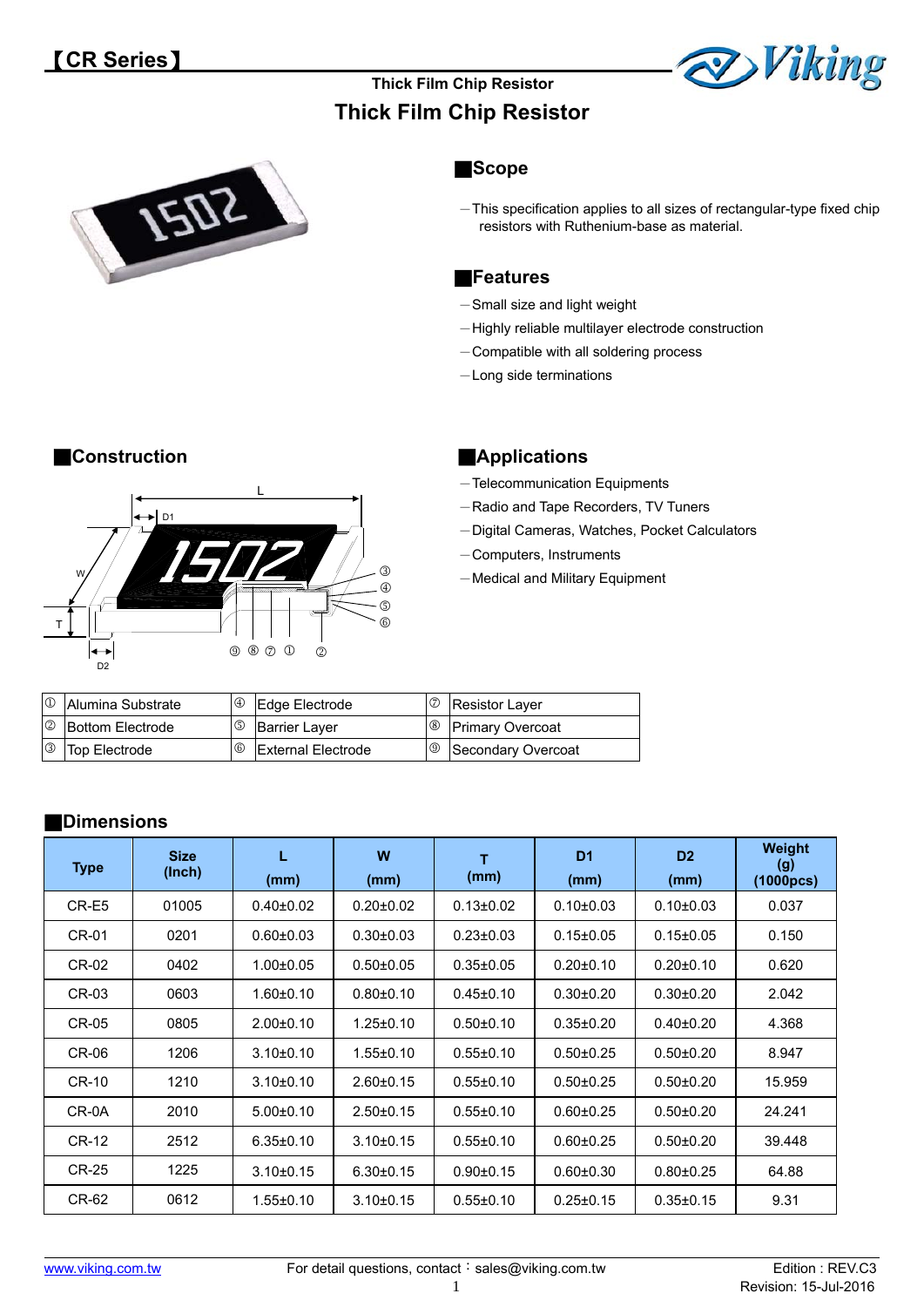

## ■**Part Numbering**

| Part Number: CR-03FL7---10R |
|-----------------------------|
| Part Number: CR-03JL7----0R |

| CR-             | 03                                                                                                                        | F                                                                             | L                                                                               |                                                                                                                                                                                                                                                          | R<br>0<br>۰                                                                                                |
|-----------------|---------------------------------------------------------------------------------------------------------------------------|-------------------------------------------------------------------------------|---------------------------------------------------------------------------------|----------------------------------------------------------------------------------------------------------------------------------------------------------------------------------------------------------------------------------------------------------|------------------------------------------------------------------------------------------------------------|
| CR-             | 03                                                                                                                        | J                                                                             |                                                                                 |                                                                                                                                                                                                                                                          | R<br>0                                                                                                     |
| Product<br>Type | <b>Dimensions</b>                                                                                                         | Resistance<br>Tolerance                                                       | <b>Function</b><br>Code                                                         | Packaging<br>Code                                                                                                                                                                                                                                        | Resistance                                                                                                 |
| CR-             | E5: 01005<br>01:0201<br>02:0402<br>03:0603<br>05:0805<br>06:1206<br>10:1210<br>0A: 2010<br>12:2512<br>25: 1225<br>62:0612 | $B: \pm 0.1\%$<br>$C: \pm 0.25\%$<br>$D: \pm 0.5\%$<br>$F: \pm 1\%$<br>J: ±5% | L: Standard & High Precision<br>E: TC50<br>P: High Power<br>H: Ultra High Power | $0:7"$ Reel<br>15Kpcs<br>2Kpcs<br>$2:7"$ Reel<br>4: 7" Reel<br>4Kpcs<br>5: 7" Reel<br>20Kpcs<br>6: 7" Reel<br>10Kpcs<br>5Kpcs<br>7: 7" Reel<br>9: 10" Reel 8Kpcs<br>A: 10" Reel 10Kpcs<br>B: 10" Reel 20Kpcs<br>C: 13" Reel 40Kpcs<br>D: 13" Reel 20Kpcs | $--1R2:1.2Q$<br>$--$ 3K3: 3.3K $\Omega$<br>$--10K:10K\Omega$<br>- - 100K: 100KΩ<br>"-" to fill up 6 spaces |

### ■**Standard Electrical Specifications**

| Item          | <b>Power Rating</b><br>at $70^{\circ}$ C<br><b>Jumper</b> | <b>Operating</b><br><b>Temp. Range</b> | Max.<br>Max.<br><b>Overload</b><br><b>Operating</b> |                                                                                                           | <b>Resistance Range</b>                                                                                      |                       | <b>TCR</b><br>(PPM/°C)       |
|---------------|-----------------------------------------------------------|----------------------------------------|-----------------------------------------------------|-----------------------------------------------------------------------------------------------------------|--------------------------------------------------------------------------------------------------------------|-----------------------|------------------------------|
| <b>Type</b>   | <b>Rated Current</b>                                      |                                        | <b>Voltage</b>                                      | <b>Voltage</b>                                                                                            | $±1\%$ (E24、E96)                                                                                             | ±5%(E24)              |                              |
| CR-E5 (01005) | 1/32W                                                     | $-55 - +125$ °C                        | 15V                                                 | 30V                                                                                                       | $10\Omega - 1M\Omega$                                                                                        |                       | ±300                         |
|               | Jumper: 0.5A                                              |                                        |                                                     |                                                                                                           | $0\Omega$ (<50m $\Omega$ )                                                                                   |                       | $\overline{\phantom{a}}$     |
| CR-01 (0201)  | 1/20W                                                     | $-55 - +125$ °C                        | <b>25V</b>                                          | 50V                                                                                                       |                                                                                                              | $1\Omega - 10M\Omega$ | ±200                         |
|               | Jumper: 1A                                                |                                        |                                                     |                                                                                                           | $0\Omega$ (<50m $\Omega$ )                                                                                   |                       |                              |
| CR-02 (0402)  | 1/16W                                                     | $-55 - +155$ °C                        | 50V                                                 | 100V                                                                                                      | $1\Omega - 9.76\Omega$<br>$10\Omega - 1M\Omega$<br>$1.02M\Omega$ - $20M\Omega$<br>$20.5M\Omega - 100M\Omega$ |                       | ±200<br>±100<br>±200<br>±400 |
|               | Jumper: 1A                                                |                                        |                                                     |                                                                                                           | $0\Omega$ (<50m $\Omega$ )                                                                                   |                       | $\overline{\phantom{a}}$     |
| CR-03 (0603)  | 1/10W                                                     | $-55 \sim +155$ °C                     | 75V                                                 | 150V                                                                                                      | $1\Omega - 9.76\Omega$<br>$10\Omega - 1M\Omega$<br>$1.02M\Omega$ - $20M\Omega$<br>$20.5M\Omega - 100M\Omega$ |                       | ±200<br>±100<br>±200<br>±400 |
|               | Jumper: 1A                                                |                                        |                                                     |                                                                                                           | $0\Omega$ (<50m $\Omega$ )                                                                                   |                       | $\blacksquare$               |
| CR-05 (0805)  | 1/8W                                                      | $-55 - +155$ °C                        | 150V                                                | $\overline{10}$ - 9.760<br>$10Ω - 1MΩ$<br>$1.02M\Omega - 20M\Omega$<br>300V<br>$20.5M\Omega - 100M\Omega$ |                                                                                                              |                       | ±200<br>±100<br>±200<br>±400 |
|               | Jumper: 2A                                                |                                        |                                                     |                                                                                                           | $0\Omega$ (<50m $\Omega$ )                                                                                   |                       |                              |
| CR-06 (1206)  | 1/4W                                                      | $-55 - +155$ °C                        | 200V                                                | 400V                                                                                                      | $1\Omega - 9.76\Omega$<br>$10Ω - 1MΩ$<br>$1.02M\Omega$ - $20M\Omega$<br>$20.5M\Omega - 100M\Omega$           |                       | ±200<br>±100<br>±200<br>±400 |
|               | Jumper: 2A                                                |                                        |                                                     |                                                                                                           | $0\Omega$ (<50m $\Omega$ )                                                                                   |                       | $\overline{a}$               |
| CR-10 (1210)  | 1/3W                                                      | $-55 - +155$ °C                        | 200V                                                | 400V                                                                                                      | $1\Omega - 9.76\Omega$<br>$10\Omega - 1M\Omega$<br>$1.02M\Omega$ - $20M\Omega$<br>$20.5M\Omega - 39M\Omega$  |                       | ±200<br>±100<br>±200<br>±400 |
|               | Jumper: 2.5A                                              |                                        |                                                     |                                                                                                           | $0\Omega$ (<50m $\Omega$ )                                                                                   |                       |                              |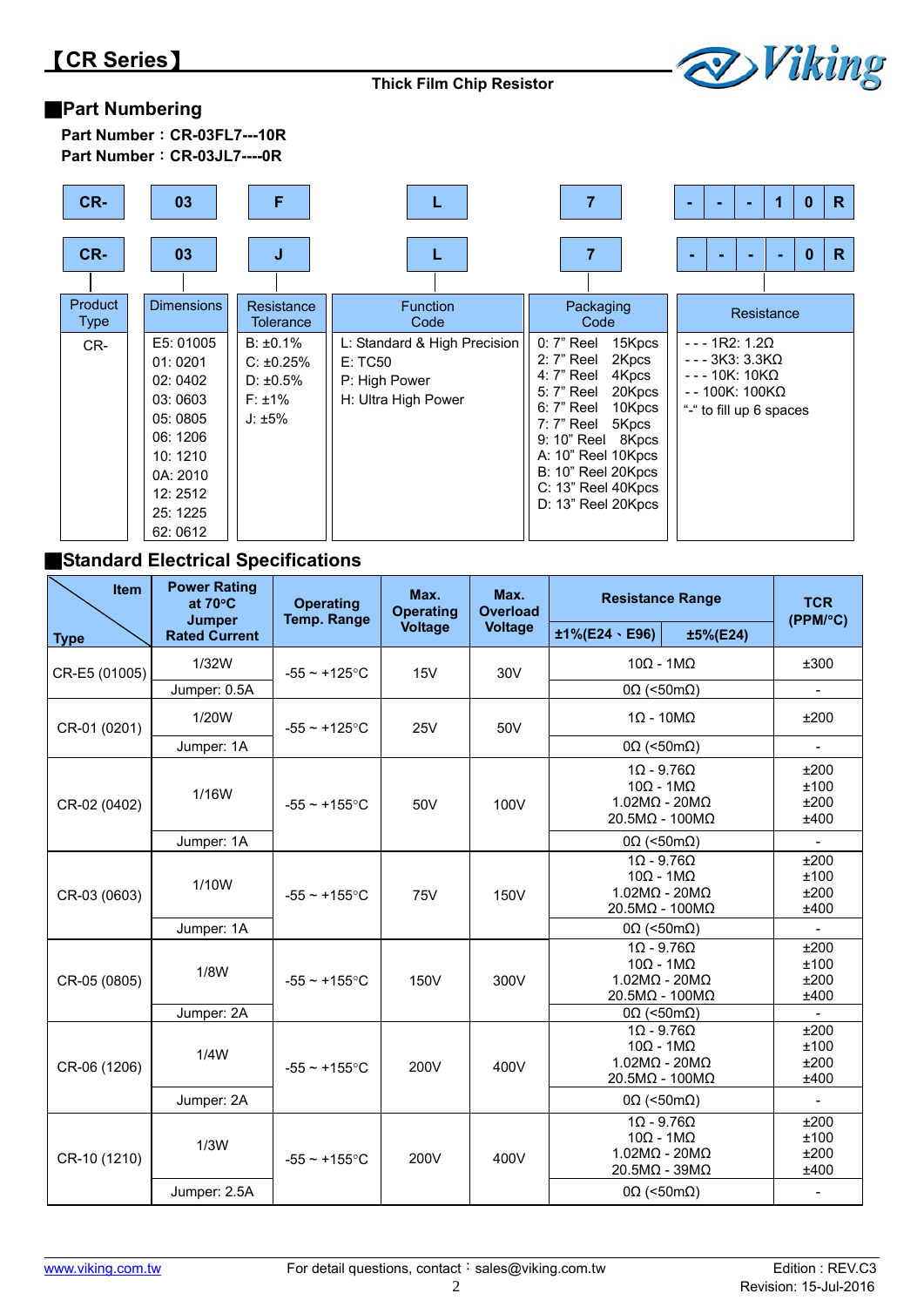

| <b>Item</b>  | <b>Power Rating</b><br>at $70^{\circ}$ C<br><b>Jumper</b> | <b>Operating</b><br>Temp. Range | Max.<br>Max.<br><b>Operating</b><br>Overload |                | <b>Resistance Range</b>                                                                                       |          | <b>TCR</b><br>(PPM/°C)       |
|--------------|-----------------------------------------------------------|---------------------------------|----------------------------------------------|----------------|---------------------------------------------------------------------------------------------------------------|----------|------------------------------|
| <b>Type</b>  | <b>Rated Current</b>                                      |                                 | <b>Voltage</b>                               | <b>Voltage</b> | $±1\%$ (E24 $\cdot$ E96)                                                                                      | ±5%(E24) |                              |
| CR-0A (2010) | 3/4W                                                      | $-55 \sim +155$ °C              | 200V                                         | 400V           | $1\Omega - 9.76\Omega$<br>$10Ω - 1MΩ$<br>1.02MΩ - 20MΩ<br>$20.5M\Omega - 100M\Omega$                          |          | ±200<br>±100<br>±200<br>±400 |
|              | Jumper: 3.5A                                              |                                 |                                              |                | $0\Omega$ (<50m $\Omega$ )                                                                                    |          |                              |
| CR-12 (2512) | 1W                                                        | $-55 \sim +155$ °C              | 250V                                         | 500V           | $1\Omega$ - 9.76 $\Omega$<br>$10Ω - 1MΩ$<br>$1.02$ M $\Omega$ - $20$ M $\Omega$<br>$20.5M\Omega - 100M\Omega$ |          | ±200<br>±100<br>±200<br>±400 |
|              | Jumper: 4A                                                |                                 |                                              |                | $0\Omega$ (<50m $\Omega$ )                                                                                    |          |                              |
|              | 2W                                                        |                                 | 200V                                         | 400V           | $10\Omega - 20K\Omega$                                                                                        |          | ±100                         |
| CR-25 (1225) | Jumper: 10A                                               | -55 $\sim$ +155°C               |                                              |                | $0\Omega$ (<20m $\Omega$ )                                                                                    |          |                              |
| CR-62 (0612) | 0.75W                                                     | -55 $\sim$ +155°C               | 200V                                         | 400V           | $1\Omega$ ~1M $\Omega$                                                                                        |          | ±100                         |

## ■**High Precision Electrical Specifications**

| <b>Item</b>  | <b>Power Rating</b><br>at $70^{\circ}$ C | <b>Operating</b>   | Max.<br><b>Operating</b> | Max.<br><b>Overload</b> | <b>Resistance Range</b><br>$(E24 \cdot E96)$ |                     |                               | <b>TCR</b><br>$(PPM/^{\circ}C)$ |      |
|--------------|------------------------------------------|--------------------|--------------------------|-------------------------|----------------------------------------------|---------------------|-------------------------------|---------------------------------|------|
| <b>Type</b>  |                                          | <b>Temp. Range</b> | Voltage                  | <b>Voltage</b>          | ±0.1%                                        | ±0.25%              | ±0.5%                         |                                 |      |
| CR-02 (0402) | 1/16W                                    |                    | 50V                      | 100V                    |                                              |                     | $10Ω - 1MΩ$                   | ±100                            |      |
|              |                                          |                    |                          |                         |                                              |                     | $1.02M - 10M\Omega$           | ±200                            |      |
| CR-03 (0603) | 1/10W                                    |                    | 75V                      | 150V                    |                                              | $10Ω - 1MΩ$         |                               | ±100                            |      |
|              |                                          |                    |                          |                         | $\overline{\phantom{a}}$                     |                     | $1.02M - 10M\Omega$           | ±200                            |      |
|              | 1/8W                                     |                    | 300V                     |                         | 150V                                         | $10Ω - 1MΩ$         |                               | ±100                            |      |
| CR-05 (0805) |                                          |                    |                          |                         |                                              | $1.02M - 10M\Omega$ | ±200                          |                                 |      |
| CR-06 (1206) | 1/4W                                     |                    | 400V                     |                         |                                              | $10Ω - 1MΩ$         |                               | ±100                            |      |
|              |                                          | $-55 \sim +155$ °C | 200V                     |                         |                                              | $1.02M - 10M\Omega$ | ±200                          |                                 |      |
|              | 1/3W                                     |                    |                          | 200V                    | 400V                                         |                     | $10\Omega - 1 \text{M}\Omega$ |                                 | ±100 |
| CR-10 (1210) |                                          |                    |                          |                         |                                              | $1.02M - 10M\Omega$ |                               | ±200                            |      |
|              | 3/4W                                     |                    | 200V                     | 400V                    |                                              | $10Ω - 1MΩ$         |                               | ±100                            |      |
| CR-0A (2010) |                                          |                    |                          |                         |                                              |                     |                               | $1.02M - 10M\Omega$             | ±200 |
| CR-12 (2512) | 1W                                       |                    | 250V                     |                         |                                              | $10Ω - 1MΩ$         |                               | ±100                            |      |
|              |                                          |                    |                          | 500V                    |                                              |                     | $1.02M - 10M\Omega$           | ±200                            |      |

### ■**TC50 Electrical Specifications**

| <b>Item</b>  | <b>Power Rating</b> | Max.<br>Max.<br><b>Operating Temp.</b><br><b>Operating</b><br>Overload<br>at $70^{\circ}$ C<br>Range<br><b>Voltage</b><br>Voltage |      | Resistance Range (E24 \ E96) |              |        |                               | <b>TCR</b>   |                   |
|--------------|---------------------|-----------------------------------------------------------------------------------------------------------------------------------|------|------------------------------|--------------|--------|-------------------------------|--------------|-------------------|
| <b>Type</b>  |                     |                                                                                                                                   |      |                              | ±0.1%        | ±0.25% | ±0.5%                         | ±1%          | $(PPM/^{\circ}C)$ |
| CR-02 (0402) | 1/16W               |                                                                                                                                   | 50V  | 100V                         |              |        |                               | $100Ω - 1MΩ$ |                   |
| CR-03 (0603) | 1/10W               |                                                                                                                                   | 75V  | 150V                         |              |        |                               |              |                   |
| CR-05 (0805) | 1/8W                |                                                                                                                                   | 150V | 300V                         |              |        |                               |              |                   |
| CR-06 (1206) | 1/4W                | -55 $\sim$ +155°C                                                                                                                 | 200V | 400V                         | $10\Omega -$ |        | $10\Omega - 10\text{M}\Omega$ | ±50          |                   |
| CR-10 (1210) | 1/3W                |                                                                                                                                   | 200V | 400V                         | 1MΩ          |        |                               |              |                   |
| CR-0A (2010) | 3/4W                |                                                                                                                                   | 200V | 400V                         |              |        |                               |              |                   |
| CR-12 (2512) | 1W                  |                                                                                                                                   | 250V | 500V                         |              |        |                               |              |                   |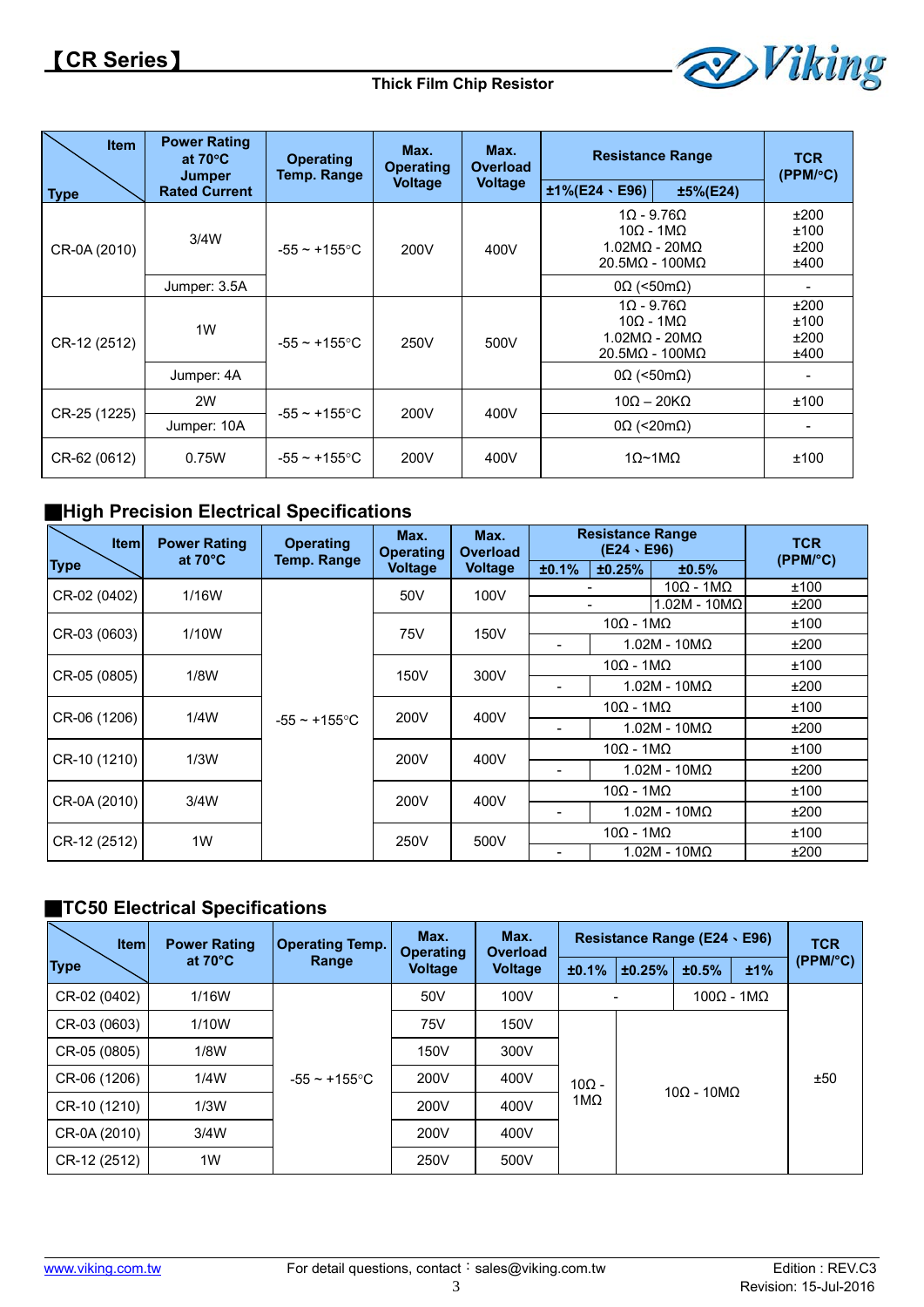

# ■**High Power & Ultra High Power Rating Electrical Specifications**

| <b>Item</b>  | <b>Power Rating</b><br>at $70^{\circ}$ C | <b>Operating Temp.</b><br>Range | Max.<br><b>Operating</b> | Max.<br><b>Overload</b> |                                                                        | <b>Resistance Range</b> | <b>TCR</b><br>(PPM/°C) |  |
|--------------|------------------------------------------|---------------------------------|--------------------------|-------------------------|------------------------------------------------------------------------|-------------------------|------------------------|--|
| <b>Type</b>  |                                          |                                 | <b>Voltage</b>           | <b>Voltage</b>          | ±1% (E24、E96)                                                          | ±5% (E24)               |                        |  |
| CR-02 (0402) | 1/8W                                     |                                 | 50V                      | 100V                    |                                                                        |                         |                        |  |
|              | Jumper: 1.5A                             |                                 |                          |                         |                                                                        |                         |                        |  |
| CR-03 (0603) | 1/4W                                     |                                 | 75V                      | 150V                    |                                                                        |                         |                        |  |
|              | Jumper: 2A                               |                                 |                          |                         |                                                                        |                         | ±200<br>±100           |  |
|              | 1/3W                                     |                                 | 150V                     | 300V                    |                                                                        |                         |                        |  |
| CR-05 (0805) | Jumper: 2.5A                             |                                 |                          |                         |                                                                        |                         |                        |  |
| CR-06 (1206) | 1/3 *1/2W                                | $-55 \sim +155$ °C              | 200V                     | 400V                    | $1\Omega$ - 9.76 $\Omega$<br>$10Ω - 1MΩ$<br>$0\Omega$ (<20m $\Omega$ ) |                         |                        |  |
|              | Jumper: 3.5A                             |                                 |                          |                         |                                                                        |                         |                        |  |
| CR-10 (1210) | *3/4W<br>1/2                             |                                 | 200V                     | 400V                    |                                                                        |                         |                        |  |
| Jumper: 5A   |                                          |                                 |                          |                         |                                                                        |                         |                        |  |
| CR-0A (2010) | 1W                                       |                                 | 200V                     | 400V                    |                                                                        |                         |                        |  |
| Jumper: 6A   |                                          |                                 |                          |                         |                                                                        |                         |                        |  |
|              | 2W                                       |                                 | 250V                     | 500V                    |                                                                        |                         |                        |  |
| CR-12 (2512) | Jumper: 7A                               |                                 |                          |                         |                                                                        |                         |                        |  |

**Thick Film Chip Resistor** 

\*: Ultra High Power

Operating Voltage= $\sqrt{(P^*R)}$  or Max. Operating Voltage listed above, whichever is lower.

Overload Voltage=2.5\*√(P\*R) or Max. Overload Voltage listed above, whichever is lower.

■ Viking is capable of manufacturing the optional spec based on customer's requirement.

### ■**Soldering Condition**



(1) Time of IR reflow soldering at maximum temperature point  $260^{\circ}$ C: 10s

- (2) Time of wave soldering at maximum temperature point  $260^{\circ}$ C: 10s
- (3) Time of soldering iron at maximum temperature point  $410^{\circ}$ C: 5s



# ■**Derating Curve**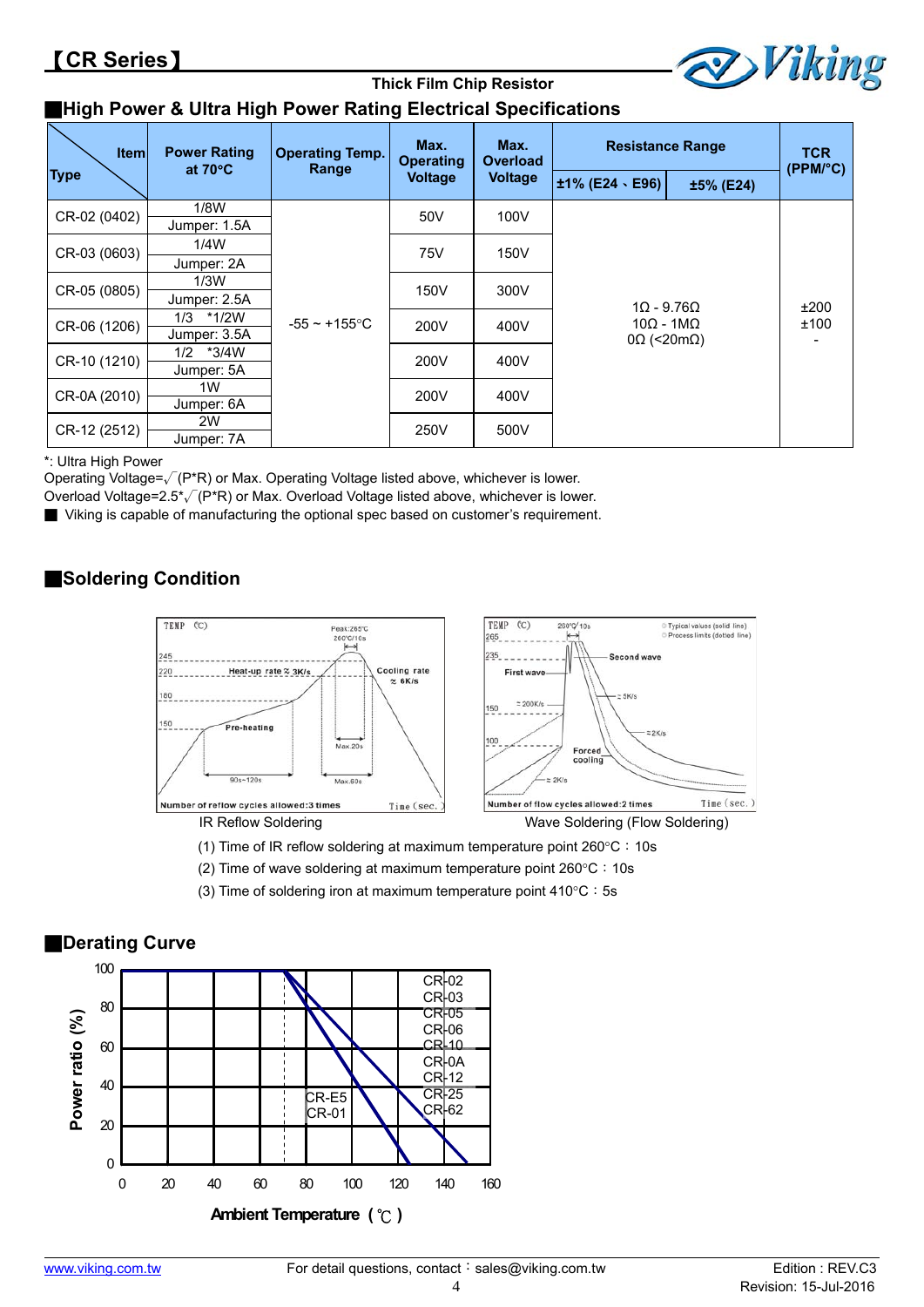

### ■**Environmental Characteristics**

| <b>Item</b>                                                                                    |                           | <b>Requirement</b>                                                     |               | <b>Test Method</b>                                                                                                                                 |  |
|------------------------------------------------------------------------------------------------|---------------------------|------------------------------------------------------------------------|---------------|----------------------------------------------------------------------------------------------------------------------------------------------------|--|
|                                                                                                | ±1% and Below             | ±5%                                                                    | <b>Jumper</b> |                                                                                                                                                    |  |
| Temperature Coefficient of                                                                     | As Spec.                  |                                                                        |               | JIS-C-5201-1 4.8<br>IEC-60115-1 4.8                                                                                                                |  |
| Resistance (T.C.R.)                                                                            |                           |                                                                        |               | -55 $\degree$ C $\sim$ +125 $\degree$ C, 25 $\degree$ C is the reference temperature                                                               |  |
| Short Time Overload                                                                            |                           | $\pm$ (1.0%+0.05Ω) $\pm$ (2.0%+0.05Ω) <50mΩ                            |               | JIS-C-5201-1 4.13<br>IEC-60115-1 4.13<br>RCWV*2.5 or Max. Overload Voltage whichever is<br>lower for 5 seconds, 2 seconds for high power<br>series |  |
| <b>Insulation Resistance</b>                                                                   | $\geq 10$ G               |                                                                        |               | JIS-C-5201-1 4.6<br>IEC-60115-1 4.6                                                                                                                |  |
|                                                                                                |                           |                                                                        |               | Max. Overload Voltage for 1 minute<br>JIS-C-5201-1 4.25                                                                                            |  |
| Endurance                                                                                      |                           | $\pm$ (1.0%+0.10Ω) $\pm$ (2.0%+0.10Ω) <100mΩ                           |               | IEC-60115-1 4.25.1<br>70±2°C, RCWV for 1000 hrs with 1.5 hrs "ON" and<br>0.5 hr "OFF"                                                              |  |
| Damp Heat with Load                                                                            |                           | $\pm$ (1.0%+0.10Ω) $\pm$ (2.0%+0.10Ω) <100mΩ                           |               | JIS-C-5201-1 4.24<br>IEC-60115-1 4.24<br>40±2°C, 90~95% R.H., RCWV for 1000 hrs with 1.5<br>hrs "ON" and 0.5 hr "OFF"                              |  |
| Dry Heat                                                                                       |                           | $\pm$ (1.0%+0.05Ω) $\pm$ (1.5%+0.10Ω) <50mΩ                            |               | JIS-C-5201-1 4.23<br>IEC-60115-1 4.23.2<br>at +125/+155°C for 1000 hrs                                                                             |  |
| <b>Bending Strength</b>                                                                        |                           | $\pm$ (1.0%+0.05Ω) $\pm$ (1.0%+0.05Ω) <50mΩ                            |               | JIS-C-5201-1 4.33<br>IEC-60115-1 4.33<br>Bending once for 5 seconds<br>2010, 2512 sizes: 2mm<br>Other sizes: 3mm                                   |  |
| Solderability                                                                                  | 95% min. coverage         |                                                                        |               | JIS-C-5201-1 4.17<br>IEC-60115-1 4.17<br>$245 \pm 5^{\circ}$ C for 3 seconds                                                                       |  |
| Resistance to Soldering Heat $\pm (0.5\% + 0.05\Omega) \pm (1.0\% + 0.05\Omega)$ <50m $\Omega$ |                           |                                                                        |               | JIS-C-5201-1 4.18<br>IEC-60115-1 4.18<br>$260 \pm 5^{\circ}$ C for 10 seconds                                                                      |  |
| <b>Voltage Proof</b>                                                                           | No breakdown or flashover |                                                                        |               | JIS-C-5201-1 4.7<br>IEC-60115-1 4.7<br>1.42 times Max. Operating Voltage for 1 minute                                                              |  |
| Leaching                                                                                       |                           | Individual leaching area $\leq 5\%$<br>Total leaching area $\leq 10\%$ |               | JIS-C-5201-1 4.18<br>IEC-60068-2-58 8.2.1<br>260±5°C for 30 seconds                                                                                |  |
| Rapid Change of<br>Temperature                                                                 |                           | $\pm (0.5\% + 0.05\Omega) \pm (1.0\% + 0.05\Omega)$ <50mΩ              |               | JIS-C-5201-1 4.19<br>IEC-60115-1 4.19<br>-55 $\degree$ C to +125/+155 $\degree$ C, 5 cycles                                                        |  |

RCWV(Rated Continuous Working Voltage)=√(P\*R) or Max. Operating Voltage whichever is lower.

■**Storage Temperature: 15~28°C; Humidity < 80%RH**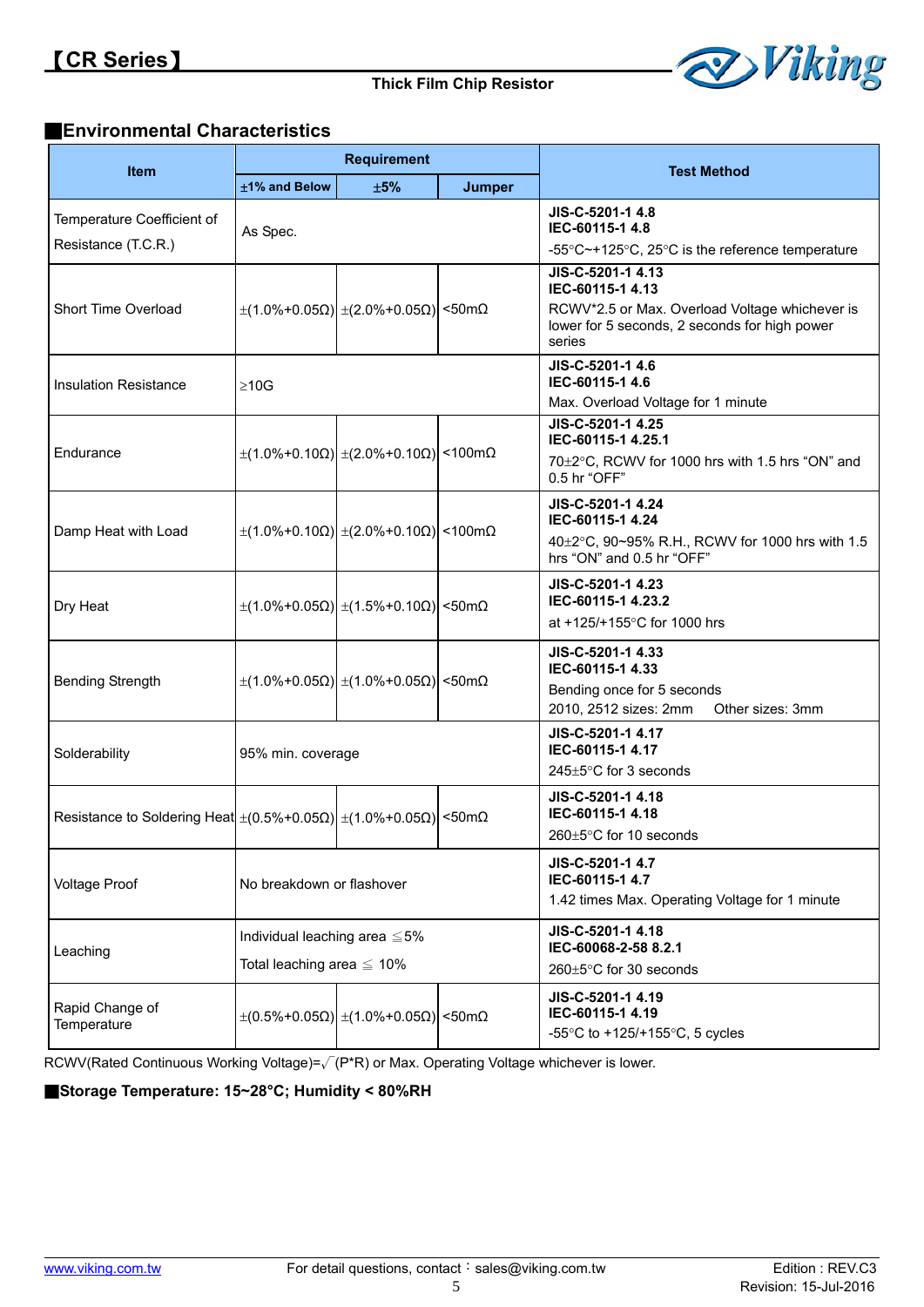# 【**CR Series**】

### **Thick Film Chip Resistor**



### **Packaging**

Reel Specifications & Packaging Quantity



 $\frac{1}{\phi_{B}}$  $\mathbf{r}$ 

| <b>Type</b>                  | <b>Packaging</b><br>Quantity |     | <b>Tape</b><br><b>Width</b> | ΦB<br>ΦA<br><b>Reel</b><br><b>Diameter</b><br>(mm)<br>(mm) |                 | $\Phi C$<br>(mm) | W<br>(mm)      | T<br>(mm)      |                |
|------------------------------|------------------------------|-----|-----------------------------|------------------------------------------------------------|-----------------|------------------|----------------|----------------|----------------|
| CR-E5                        |                              | 10K | 8 <sub>mm</sub>             | 7 inch                                                     | $178.5 \pm 1.5$ | $60^{+1/-0}$     | $13.0 + 0.2$   | $9.0 + 0.5$    | $12.5 \pm 0.5$ |
|                              | Paper                        | 20K | 8mm                         | 7 inch                                                     | $178.5 \pm 1.5$ | $60^{+1/-0}$     | $13.0 + 0.2$   | $9.0 + 0.5$    | $12.5 \pm 0.5$ |
| CR-01                        | Paper                        | 15K | 8mm                         | 7 inch                                                     | $178.5 \pm 1.5$ | $60^{+1/-0}$     | $13.0 + 0.2$   | $9.0 + 0.5$    | $12.5 \pm 0.5$ |
|                              |                              | 10K | 8 <sub>mm</sub>             | 7 inch                                                     | $178.5 \pm 1.5$ | $60^{+1/-0}$     | $13.0 + 0.2$   | $9.0 + 0.5$    | $12.5 \pm 0.5$ |
| CR-01<br>CR-02               | Paper                        | 20K | 8 <sub>mm</sub>             | 10 inch                                                    | $254 \pm 1.0$   | $100+0.5$        | $13.0 + 0.2$   | $9.5 \pm 0.5$  | $13.5 \pm 0.5$ |
|                              |                              | 40K | 8 <sub>mm</sub>             | 13 inch                                                    | 330±1.0         | $100+0.5$        | $13.0 + 0.2$   | $9.5 \pm 0.5$  | $13.5 \pm 0.5$ |
| $CR-03$                      |                              | 5K  | 8 <sub>mm</sub>             | 7 inch                                                     | $178.5 \pm 1.5$ | $60^{+1/-0}$     | $13.0 \pm 0.2$ | $9.0 + 0.5$    | $12.5 \pm 0.5$ |
| <b>CR-05</b><br><b>CR-06</b> | Paper                        | 10K | 8 <sub>mm</sub>             | 10 inch                                                    | $254 \pm 1.0$   | $100+0.5$        | $13.0 + 0.2$   | $9.5 \pm 0.5$  | $13.5 \pm 0.5$ |
| <b>CR-10</b>                 |                              | 20K | 8 <sub>mm</sub>             | 13 inch                                                    | 330±1.0         | $100+0.5$        | $13.0 + 0.2$   | $9.5 \pm 0.5$  | $13.5 \pm 0.5$ |
| CR-0A                        | Embossed                     | 4K  | 12mm                        | 7 inch                                                     | $178.5 \pm 1.5$ | $60^{+1/-0}$     | $13.0 \pm 0.5$ | $13.0 + 0.5$   | $15.5 \pm 0.5$ |
| <b>CR-12</b>                 |                              | 8K  | 12mm                        | 10 inch                                                    | 250±1.0         | $62+0.5$         | $13.0 + 0.5$   | $12.5 \pm 0.5$ | $16.5 \pm 0.5$ |
| <b>CR-25</b>                 | Embossed                     | 2K  | 12mm                        | 7 inch                                                     | $178.5 \pm 1.5$ | $60^{+1/-0}$     | $13.0 + 0.5$   | $13.0 + 0.5$   | $15.5 \pm 0.5$ |
| CR-62                        | Paper                        | 5K  | 8 <sub>mm</sub>             | 7 inch                                                     | $178.5 \pm 1.5$ | $60+1/-0$        | $13.0 \pm 0.2$ | $9.0 + 0.5$    | $12.5 \pm 0.5$ |





| <b>Type</b>  | A<br>(mm)       | в<br>(mm)       | W<br>(mm)    | Е<br>(mm)       | F<br>(mm)       | P <sub>0</sub><br>(mm) | P <sub>1</sub><br>(mm) | P <sub>2</sub><br>(mm) | $\Phi$ D <sub>0</sub><br>(mm) | (mm)            |
|--------------|-----------------|-----------------|--------------|-----------------|-----------------|------------------------|------------------------|------------------------|-------------------------------|-----------------|
| CR-E5        | $0.24 \pm 0.05$ | $0.45 \pm 0.05$ | $8.0 + 0.20$ | $1.75 \pm 0.10$ | $3.50 + 0.05$   | $4.00 \pm 0.10$        | $2.00+0.05$            | $2.00 \pm 0.05$        | l.50+0.1.-0l                  | $0.40{\pm}0.10$ |
| CR-01        | $0.38 + 0.05$   | $0.68 + 0.05$   | $8.0 + 0.20$ | $1.75 \pm 0.10$ | $3.50 \pm 0.05$ | $4.00 \pm 0.10$        | $2.00 \pm 0.05$        | $2.00 \pm 0.05$        | $1.50+0.1-010.42\pm0.20$      |                 |
| CR-02        | $0.65 \pm 0.10$ | $1.15 \pm 0.10$ | $8.0 + 0.20$ | $1.75 \pm 0.10$ | $3.50 \pm 0.05$ | $4.00 \pm 0.10$        | $2.00+0.05$            | $2.00 \pm 0.05$        | $1.50+0.1-0$ 0.45±0.10        |                 |
| CR-03        | $1.10+0.10$     | $1.90 + 0.10$   | $8.0 + 0.20$ | $1.75 \pm 0.10$ | $3.50 \pm 0.05$ | $4.00 \pm 0.10$        | $4.00 \pm 0.05$        | $2.00 \pm 0.05$        | $1.50+0.1-010.70\pm0.10$      |                 |
| <b>CR-05</b> | $1.60 \pm 0.10$ | $2.40\pm0.20$   | $8.0 + 0.20$ | $1.75 \pm 0.10$ | $3.50 \pm 0.05$ | $4.00 \pm 0.10$        | $4.00 \pm 0.05$        | $2.00 \pm 0.05$        |                               |                 |
| <b>CR-06</b> | $1.90 \pm 0.10$ | $3.50 + 0.20$   | $8.0 + 0.20$ | $1.75 \pm 0.10$ | $3.50 \pm 0.05$ | $4.00 \pm 0.10$        | $4.00 \pm 0.05$        | $2.00 \pm 0.05$        | $1.50+0.1,-0$ 0.85±0.10       |                 |
| <b>CR-10</b> | $2.90+0.10$     | $3.50 + 0.20$   | $8.0 + 0.20$ | $1.75 \pm 0.10$ | $3.50 + 0.05$   | $4.00 \pm 0.10$        | $4.00 \pm 0.05$        | $2.00+0.05$            | $1.50 + 0.1 - 0$              | $0.85 \pm 0.10$ |
| CR-62        | $1.90 \pm 0.10$ | $3.50+0.20$     | $8.0 + 0.20$ | $1.75 \pm 0.10$ | $3.50 + 0.05$   | $4.00 \pm 0.10$        | $4.00 \pm 0.05$        | $2.00 \pm 0.05$        | $1.50 + 0.1 - 0$              | $0.85 \pm 0.10$ |
|              |                 |                 |              |                 |                 |                        |                        |                        |                               |                 |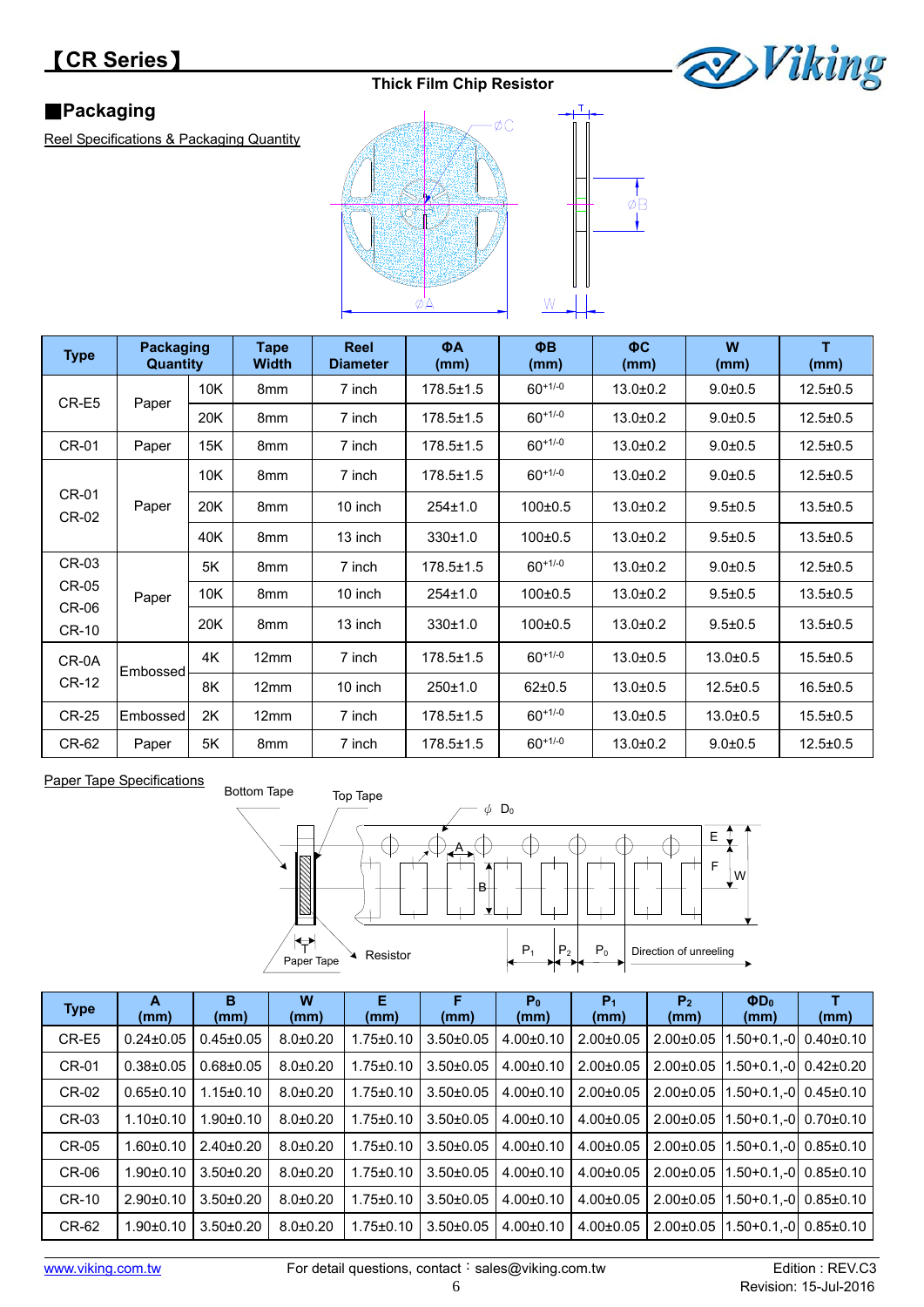

#### Embossed Plastic Tape Specifications



| <b>Type</b> | A<br>(mm)       | в<br>(mm)       | W<br>(mm)       | (mm)            | (mm)           | P <sub>0</sub><br>(mm) | P1<br>(mm)      | P <sub>2</sub><br>(mm) | $\Phi$ D <sub>0</sub><br>(mm) | (mm)       |
|-------------|-----------------|-----------------|-----------------|-----------------|----------------|------------------------|-----------------|------------------------|-------------------------------|------------|
| CR-0A       | $2.8 \pm 0.10$  | $5.5 \pm 0.10$  | $12.0 \pm 0.30$ | .75±0.10        | $5.5 \pm 0.05$ | $4.00 \pm 0.10$        | $4.00 \pm 0.10$ | $2.00 \pm 0.05$        | $1.50 + 0.1 - 0$              | $1.2^{+0}$ |
| CR-12       | $3.5 \pm 0.10$  | $6.7 \pm 0.10$  | $12.0 \pm 0.30$ | $1.75 \pm 0.10$ | $5.5 \pm 0.05$ | $4.00 \pm 0.10$        | $4.00 \pm 0.10$ | $2.00 \pm 0.05$        | $1.50 + 0.1 - 0$              | $1.2^{+0}$ |
| CR-25       | $3.38 \pm 0.10$ | $6.68 \pm 0.10$ | $12.0 \pm 0.30$ | .75±0.10        | $5.5 \pm 0.10$ | $4.00 \pm 0.10$        | $4.00 \pm 0.10$ | $2.00 \pm 0.05$        | $.55 + 0.05$                  | 1.45±0.20  |

### ■**Recommend Land Pattern**



| <b>Type</b> | A<br>(mm) | в<br>(mm) | C<br>(mm) |  |  |
|-------------|-----------|-----------|-----------|--|--|
| CR-E5       | 0.14      | 0.18      | 0.25      |  |  |
| CR-01       | 0.30      | 0.25      | 0.30      |  |  |
| CR-02       | 0.50      | 0.45      | 0.60      |  |  |
| CR-03       | 0.90      | 0.60      | 0.90      |  |  |
| CR-05       | 1.20      | 0.70      | 1.30      |  |  |
| CR-06       | 2.00      | 0.90      | 1.60      |  |  |
| CR-10       | 2.00      | 0.90      | 2.80      |  |  |
| CR-0A       | 3.80      | 0.90      | 2.80      |  |  |
| $CR-12$     | 3.80      | 1.60      | 3.50      |  |  |
| CR-25       | 1.20      | 2.00      | 7.00      |  |  |
| CR-62       | 0.70      | 1.20      | 3.20      |  |  |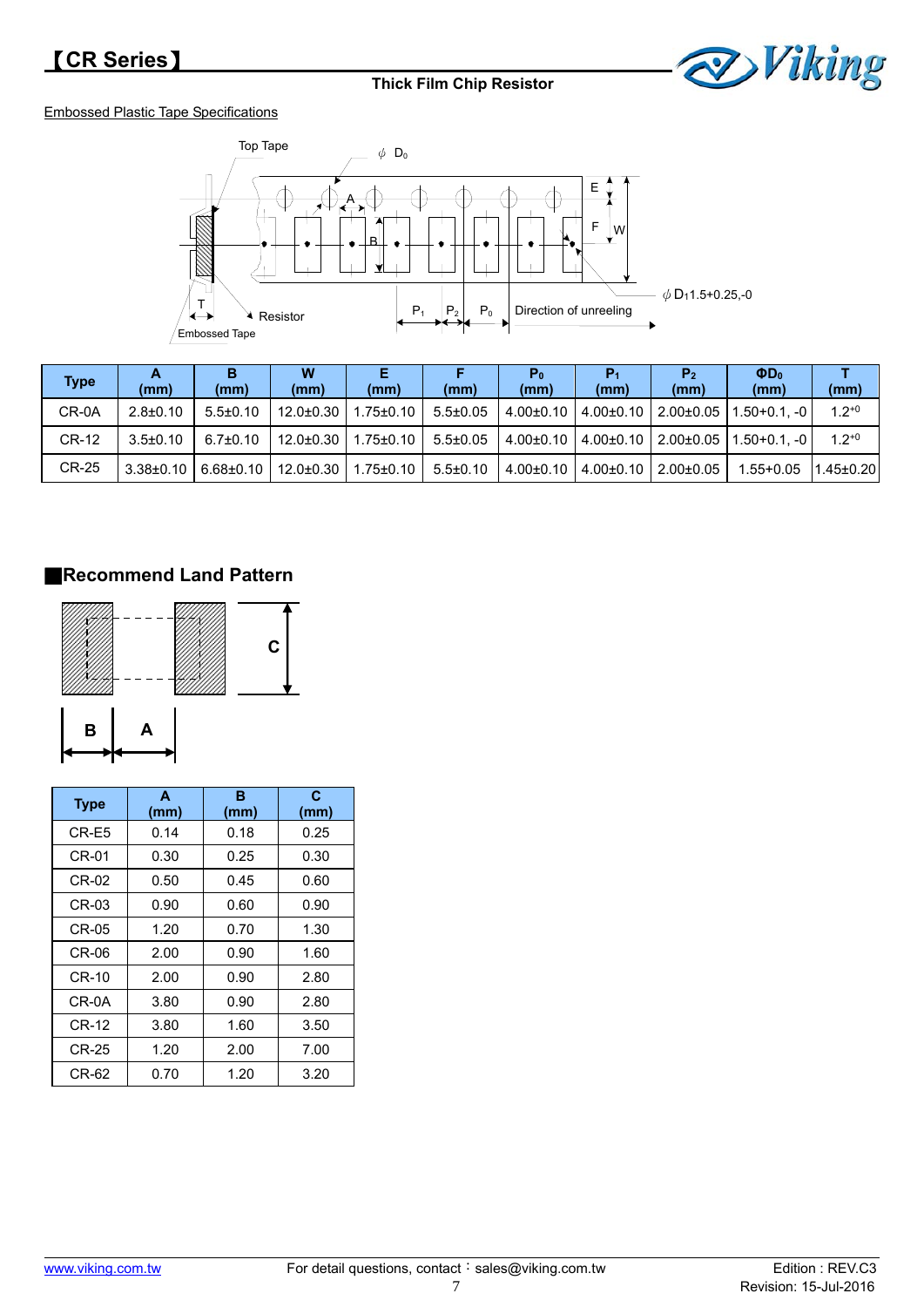# 【**CR Series**】

**Thick Film Chip Resistor** 



### ■**Marking**

No Marking for 01005, 0201 and 0402

Jumper for all: Letter "0"

1% for 0805/1206/1210/2010/2512/1225/0612: 4 digits marking

Example:

| Resistance | $00\Omega$ | $2K\Omega$ | '0ΚΩ | 49.9K <sub>Ω</sub> | '00KΩ |
|------------|------------|------------|------|--------------------|-------|
| Marking    | 1000       | 2201       | 1002 | 4992               | 1003  |

5% for 0603/0805/1206/1210/2010/2512/1225/0612: 3 digits marking in E24

Example:  $101=100\Omega$  102=1K $\Omega$  (1<sup>st</sup> and 2<sup>nd</sup> are E24 code and 3<sup>rd</sup> code is multiplier)

| E24<br>code | 10 | $\overline{A}$ | $\sqrt{2}$<br>$\epsilon$ | $\overline{a}$ | 15 | 16 | 18 | 20 | 22 | 24 | 27 | 30 | 33 | 36 | 39 | 43 | $\overline{\phantom{0}}$<br>4 | $5^{\prime}$ | 56 | 62 | 68 | 75 | 82 | $\Omega$ 1 |  |
|-------------|----|----------------|--------------------------|----------------|----|----|----|----|----|----|----|----|----|----|----|----|-------------------------------|--------------|----|----|----|----|----|------------|--|
|-------------|----|----------------|--------------------------|----------------|----|----|----|----|----|----|----|----|----|----|----|----|-------------------------------|--------------|----|----|----|----|----|------------|--|

1% for 0603(E24): 3 digits marking in E24, When the E24 and E96 are the same resistance, this marking in E96

Example: 01A= 100Ω 05C=11KΩ 123=12KΩ 273=27KΩ

1% for 0603: 3 digits marking in E96

| $\overline{4}$ |  |
|----------------|--|
|                |  |

| $AC \n$ | 3 digits marking for Example: $14C = 13K7\Omega$ 13C=13K3Q |  |
|---------|------------------------------------------------------------|--|
|         | $68B = 4K99Q$ $68X = 49.9Q$                                |  |

### **Marking Table**

| Code              |                 | <b>E96</b>      | Code            |                 | E96             | Code            |                 | <b>E96</b>   | Code      |     | <b>E96</b> |  |     |
|-------------------|-----------------|-----------------|-----------------|-----------------|-----------------|-----------------|-----------------|--------------|-----------|-----|------------|--|-----|
| 01                |                 | 100             | 25              |                 | 178             | 49              |                 | 316          | 73        |     | 562        |  |     |
| 02                |                 | 102             | 26              |                 | 182             | 50              |                 | 324          | 74        | 576 |            |  |     |
| 03                |                 | 105             | 27              |                 | 187             | 51              |                 | 332          | 75        |     | 590        |  |     |
| 04                |                 | 107             | 28              |                 | 191             | 52              |                 | 340          | 76        |     | 604        |  |     |
| 05                |                 | 110             | 29              |                 | 196             | 53              |                 | 348          | 77        |     | 619        |  |     |
| 06                |                 | 113             | 30              |                 | 200             | 54              |                 | 357          | 78        |     | 634        |  |     |
| 07                |                 | 115             | 31              |                 | 205             | 55              |                 | 365          | 79        |     | 649        |  |     |
| 08                |                 | 118             | 32              |                 | 210             | 56              |                 | 374          | 80        |     | 665        |  |     |
| 09                |                 | 121             | 33              |                 | 215             | 57              |                 | 383          | 81        |     | 681        |  |     |
| 10                |                 | 124             | 34              |                 | 221             | 58              |                 | 392          | 82        |     | 698        |  |     |
| 11                |                 | 127             | 35              | 226             |                 | 59              |                 | 402          |           |     | 715        |  |     |
| 12                |                 | 130             | 36              |                 | 232             | 60              |                 | 412          | 84        |     | 732        |  |     |
| 13                |                 | 133             | 37              |                 | 237             | 61              |                 | 422          | 85        |     | 750        |  |     |
| 14                |                 | 137             | 38              |                 | 243             | 62              |                 | 432          |           |     | 768        |  |     |
| 15                | 140             |                 | 39              | 249             |                 |                 |                 | 63           |           | 442 | 87         |  | 787 |
| 16                |                 | 143             | 40              |                 | 255             | 64              | 453             |              | 88        |     | 806        |  |     |
| 17                |                 | 147             | 41              |                 | 261             | 65              | 464             |              | 89        |     | 825        |  |     |
| 18                |                 | 150             | 42              |                 | 267             | 66              |                 | 475          | 90        |     | 845        |  |     |
| 19                |                 | 154             | 43              |                 | 274             | 67              |                 | 487          | 91        |     | 866        |  |     |
| 20                |                 | 158             | 44              |                 | 280             | 68              |                 | 499          | 92        |     | 887        |  |     |
| 21                |                 | 162             | 45              |                 | 287             | 69              |                 | 511          | 93        |     | 909        |  |     |
| 22                |                 | 165             | 46              |                 | 294             | 70              |                 | 523          | 94        |     | 931        |  |     |
| 23                |                 | 169             | 47              |                 | 301             | 71              |                 | 536          | 95        |     | 953        |  |     |
| 24                |                 | 174             | 48              |                 | 309             | 72              |                 | 549          | 96        | 976 |            |  |     |
| Code              | A               | $\mathbf{B}$    | $\mathbf{C}$    | D               | E.              | F               | G               | $\mathbf{x}$ | Y         |     |            |  |     |
| <b>Multiplier</b> | 10 <sup>0</sup> | 10 <sup>1</sup> | 10 <sup>2</sup> | 10 <sup>3</sup> | 10 <sup>4</sup> | 10 <sup>5</sup> | 10 <sup>6</sup> | $10^{-1}$    | $10^{-2}$ |     |            |  |     |